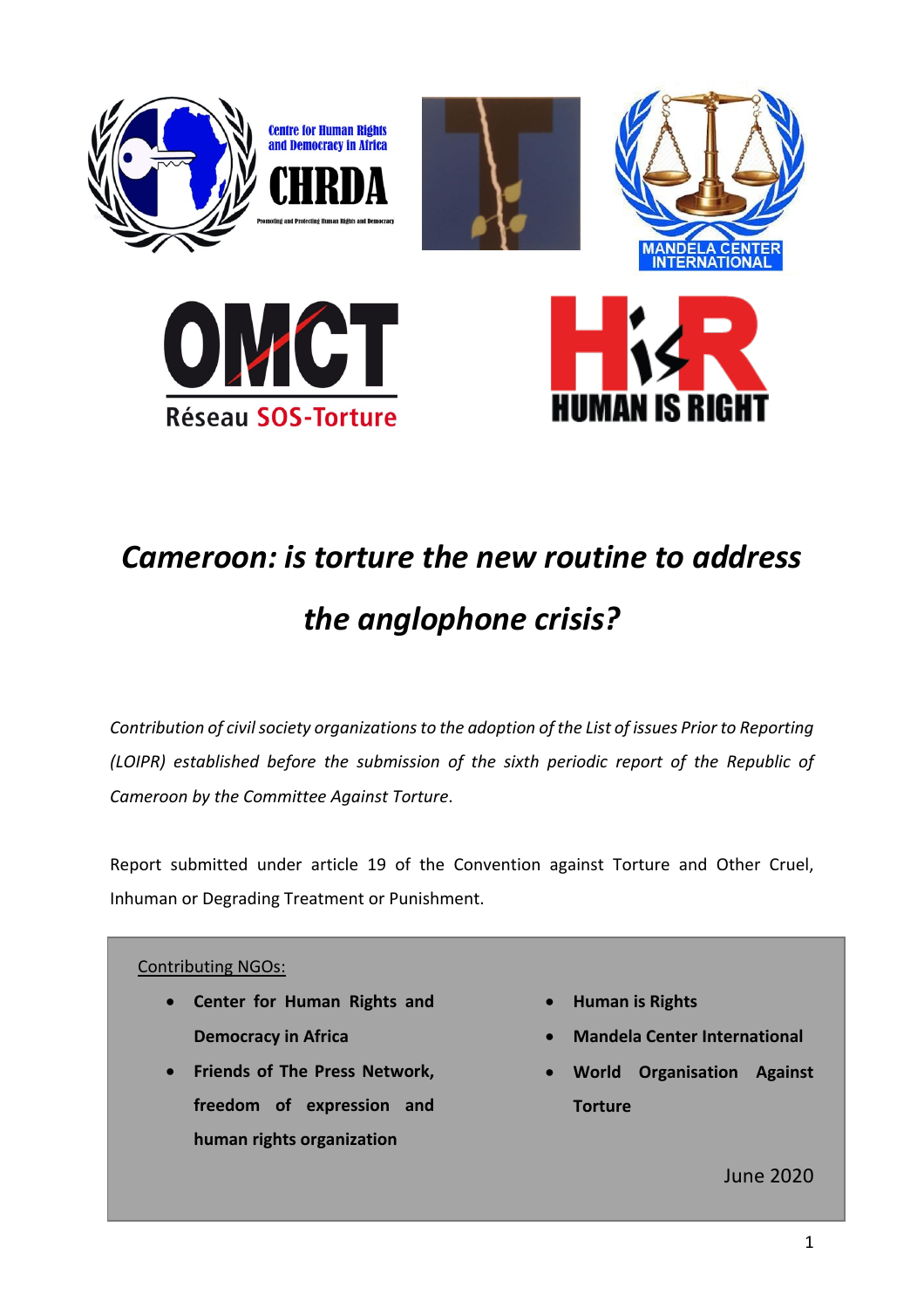# **Presentation of the submitting organisations:**

- 1. **The Centre for Human Rights and Democracy in Africa (hereinafter CHRDA)** is an independent, non-governmental, apolitical and non-profit making organization dedicated to the protection and advancement of human rights and the promotion of democracy as a political culture in Africa. It was founded in 2005 with headquarters in Buea, South West Region of Cameroon.
- 2. **Friends of The Press Network (FEPNET),** is a freedom of expression and human rights organization founded in 2001, with head office in Kumba, Southwest, Cameroon. It is a national independent, and non-political organisation. FEPNET is affiliated to the National Commission on Human Rights and Freedoms of Cameroon (NCHRF).
- 3. **Human Is Right Cameroon (HSR)** is a non-governmental, apolitical and not for profit making organization devoted to the promotion, protection and advancement of human rights, rule of law and access to justice, democracy and peace in Cameroon and across Africa. HSR is engaged in diverse human rights activities through projects and research aimed at building a strong culture of human rights in Cameroon. HSR was created in 2009 and officially registered on August 2012.
- 4. **Mandela Center International**, is an international independent, apolitical and nonconfessional non-governmental organization with a Special Consultative Status with UN (ECOSOC), well-specialized in all human rights defence and legal aid around the World. It was founded in 2015 and its international Permanent Executive Secretariat is based in Yaoundé-Cameroon, with offices in forty (40) countries in the world. Its main field of activities is torture and legal aid.
- 5. **The OMCT is an international**, independent, apolitical and non-confessional nongovernmental organisation, founded in Geneva in 1985. Its international secretariat is based in Geneva, with offices in Brussels and Tunis. The OMCT is a member of the European Human Rights Defenders Protection mechanism and has consultative status before the United Nations Economic and Social Council (ECOSOC).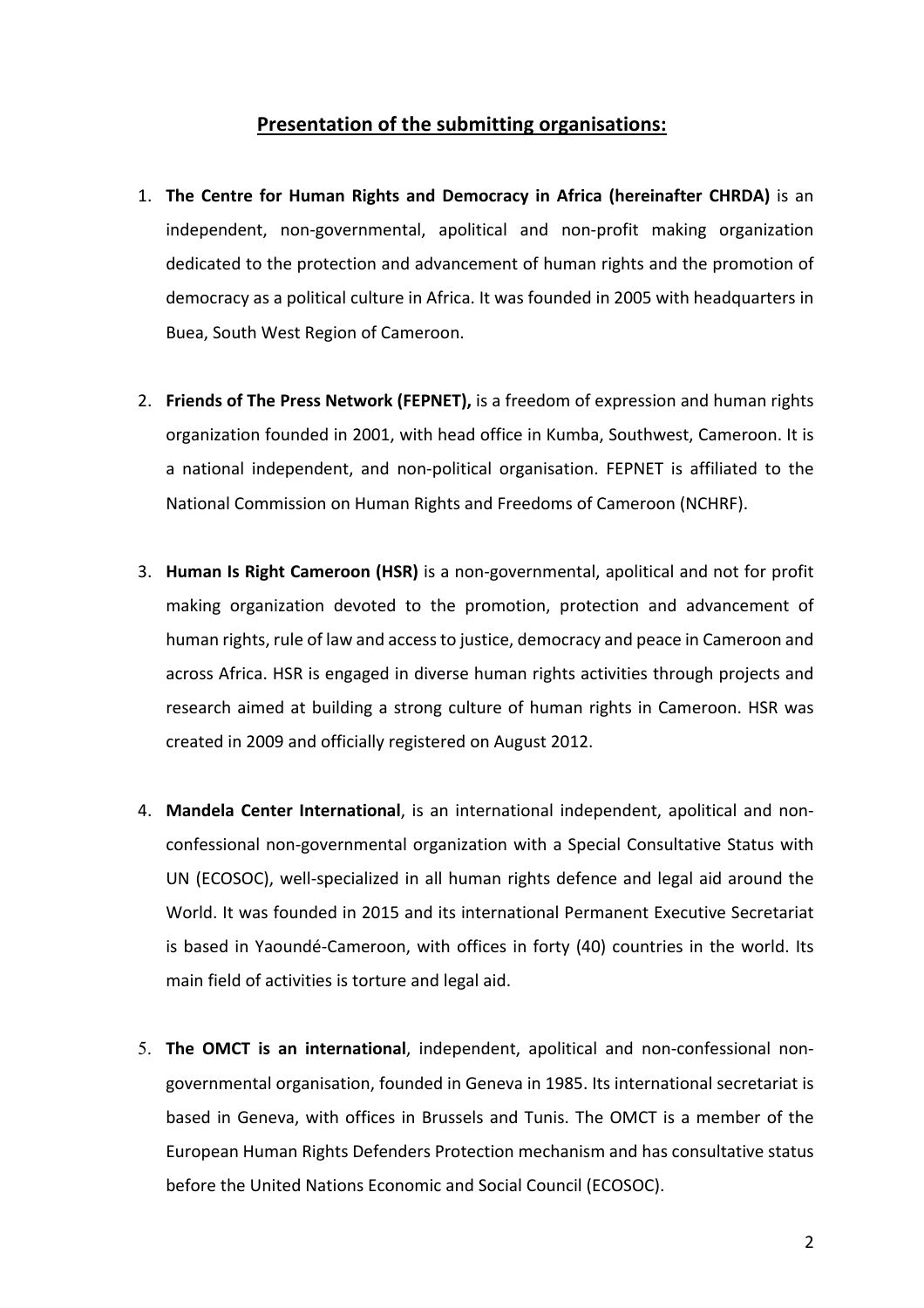#### **Introduction**

Since its last review before the Committee Against Torture (CAT) in 2017 during the 65<sup>th</sup> session, Cameroon has faced numerous challenges in implementing the convention against torture. Since 2014 when the Boko haram insurgency erupted, the country has been without rest dealing with a violent security crisis in which mass human rights violations are committed by both government security forces and non-state armed groups. Majority of the Committee concluding observations and recommendations where orientated towards preventing and eliminating the use of torture in the government counter-insurgency operations.

Unfortunately, the outbreak of the so called anglophone crisis since 2016, has completely positioned the use of torture by security forces and armed separatists as an instrument benefiting from mitigating circumstances.

The government has not done a move in addressing the main recommendations of the Committee but has rather adopted a more violent approach trying to justify the use of torture in every circumstance, acting therefore exactly like non state armed groups that threaten, torture and kill civilians.

Our organisations have investigated and registered out of the 99 (ninety-nine) villages affected and 67 (sixty-seven) of there were severely burnt in the South West Region. While out of the 114 (one hundred and fourteen) affected villages in the North West Region, 69 (sixty-eight) were severely affected. The government security forces have adopted a punitive strategy in most communities accused to hide or collaborate with separatist groups. Torture has therefore become a daily routine in the Anglophone crisis as well as in the rest of the country.

The current contribution of civil society organisations aims to provide to the Committee Against Torture a List of (important) Issues Prior to the upcoming reporting process.

The Convention against Torture entered into force on 19th Dec 1986 for Cameroon that recognized the competence of the Committee to receive and consider individual communications under article 22 of the Convention against Torture, on 12th Oct 2000.

3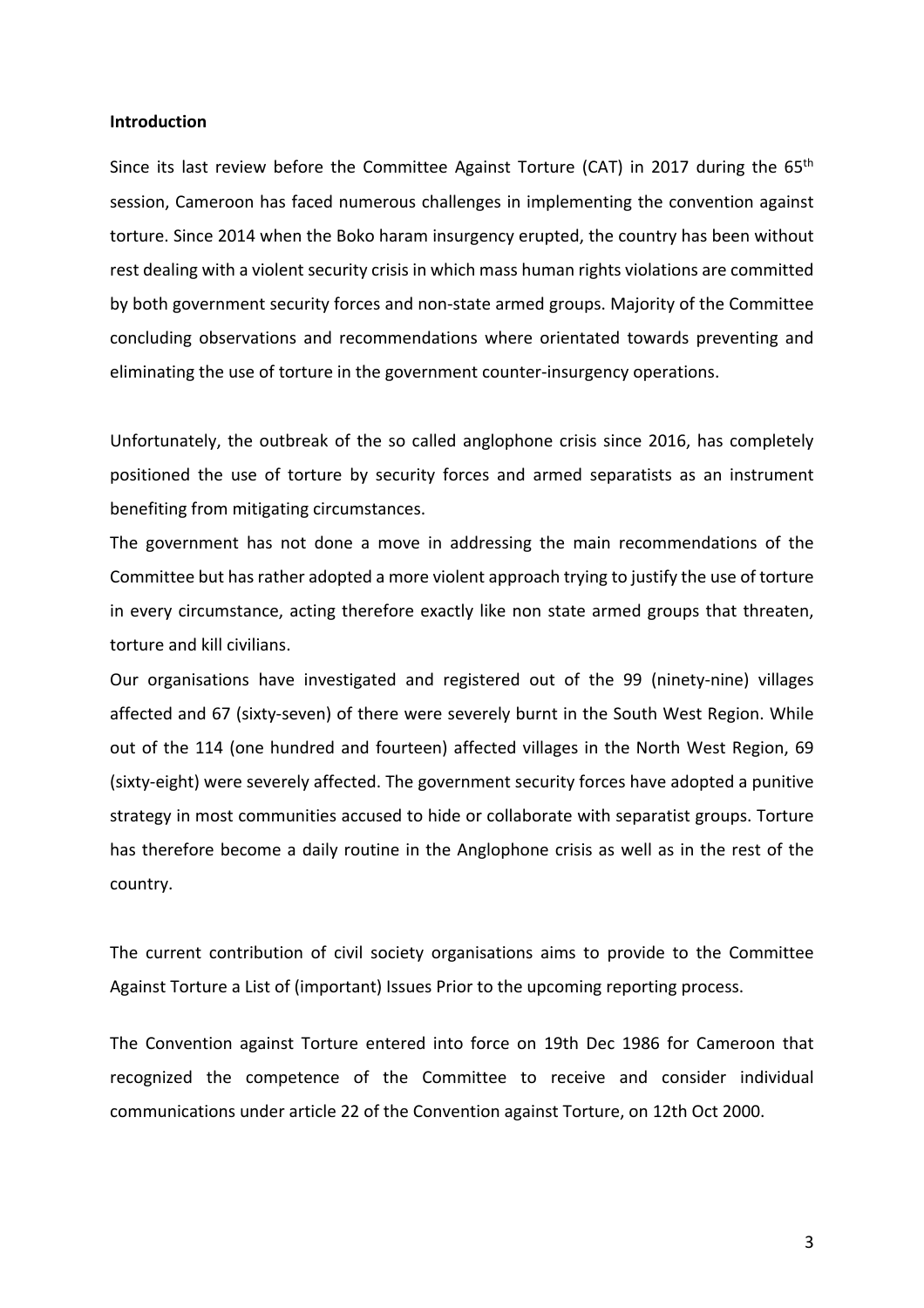#### **I. Definition of torture as a crime and appropriate punishment (arts. 1 and 4).**

Despite the recommendations of the Committee following the 2017 review, Cameroon has not modified its criminal law to comply with the convention. The article 277-3 (4) of the new Criminal Code of 2016 does not provide for appropriate punishment inasmuch as, according to the scale of punishments established, the minimum punishment for an act of torture that results in the victim being unable to work for a period of less than 30 days is 2 years of imprisonment. The Committee had already deemed this insufficient since it would mean that the sentence could be suspended<sup>1</sup>.

Pursuant to articles 90 and 91 of the Criminal Code, the sentence for an act of torture could be reduced to 1 year of imprisonment in cases where the court acknowledges attenuating circumstances. The Committee was already concerned by this provision and noticed that, most of the sentences handed down for acts of torture were very light.

The case of Ibrahim Bello is highly illustrative of this. In fact, the suspect was brutally interrogated, tortured and cut with a machete and electricity at the Ombessa police station, so that he had to be amputated in both legs. He also lost a paralyzed upper limb. After three years, the Mbam and Inoubou regional court in the Center region sentenced the two accused police officers respectively to 4 years 'imprisonment and to three years' suspended imprisonment<sup>2</sup>. None of the police office officers were detained during the trial. This shows how attenuated are the punishment of torture cases in Cameroon.

#### Question of the Civil society organizations:

Give a follow up answer on the amendment of article 277-3 of the Criminal Code to make the crime of torture subject to punishment commensurate with the gravity of the offence.

 $1$  Committee against Torture, Concluding observations on the fifth periodic report of Cameroon, CAT/C/CMR/CO/5, § 21

 $2$  La complaisance des tribunaux camerounais décriée dans un cas extrême de brutalité policière. https://www.voaafrique.com/a/demande-de-justice-pour-ibrahim-bello-torturé-par-la-policecamerounaise/5448950.html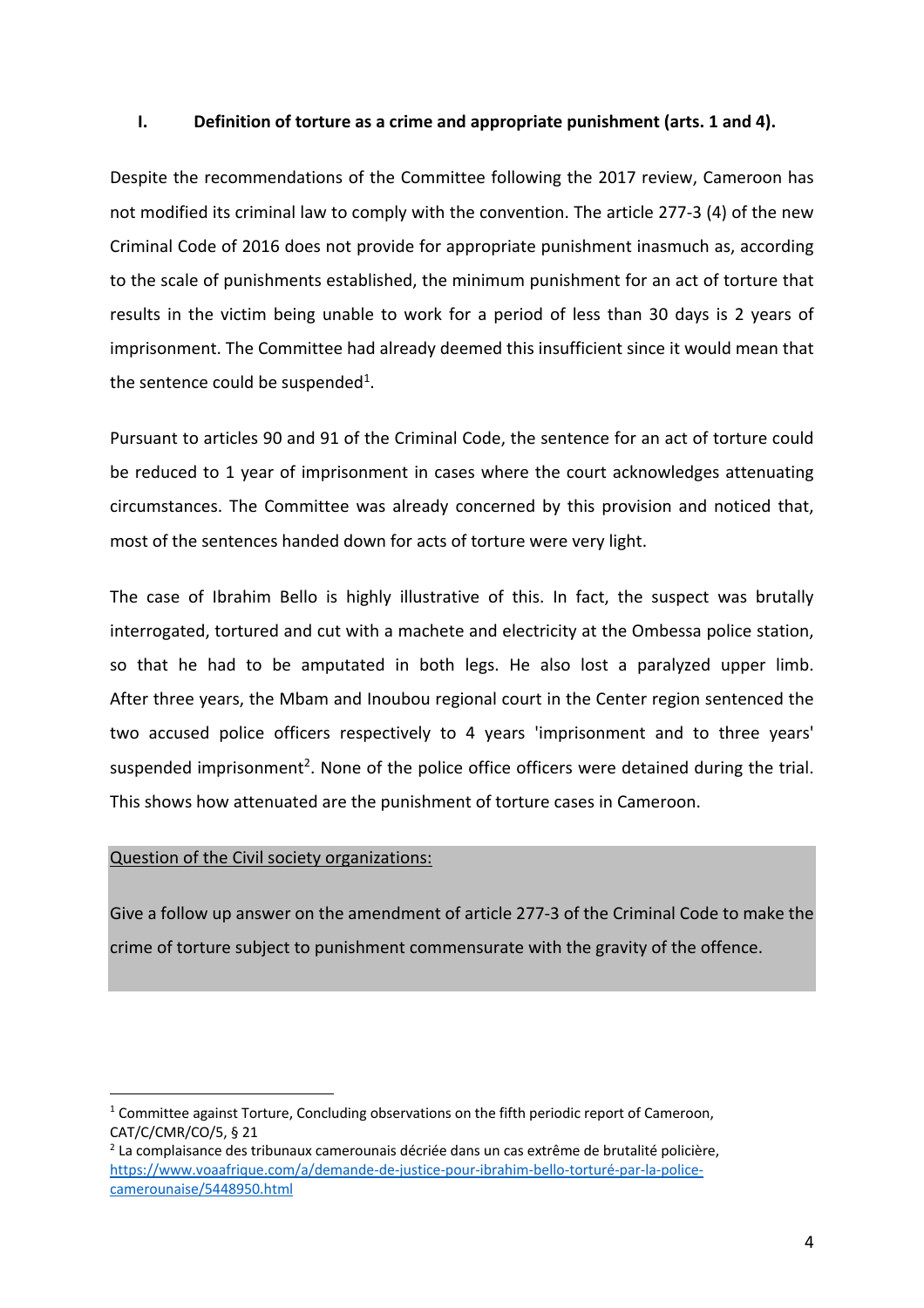Give an overview of the sentences given to all public officials condemned for acts of torture and ill treatments.

# **II. Extrajudicial executions and enforced disappearances during security operations**

# **1. Follow up issues on Boko haram counter-insurgency operations**

The Committee had deplored in its Concluding observations on the fifth periodic report of Cameroon (CAT/C/CMR/CO/5, §9) the killing of more than 70 people by Cameroonian defence forces during cordon-and-search operations and disposed of their bodies in a mass grave in Mindif. The committee has also indicated its concerns about the whereabout of over 100 persons arrested in Doublé and Magdemé on 27 December 2014 and taken to the gendarmerie in Maroua. Questions remain pending about the killing of 7 persons by the rapid intervention battalion during an operation in Bornori in November 2014, and of at least 30 other persons by the army in Achigachiya in January 2015. and that 17 additional enforced disappearances had been reported between April 2015 and February 2016.

# Question of the Civil society organizations:

Provide a disaggregated data on persons who have been victims of abuse by Boko Haram, indicating the type of violation, the harm caused

Inform the committee on the whereabouts of the persons reported as missing, in particular those who went missing after their arrest by the security forces

# **2. Enforced disappearances and summary killings in the case of the anglophone crisis**

- The massacre of unarmed civilians in Ngarbuh,

On February 14, 2020, Government forces of the Rapid Intervention Battalion (BIR), the elite unit of the Cameroonian armyand armed ethnic Fulani killed between 13 to 21 civilians in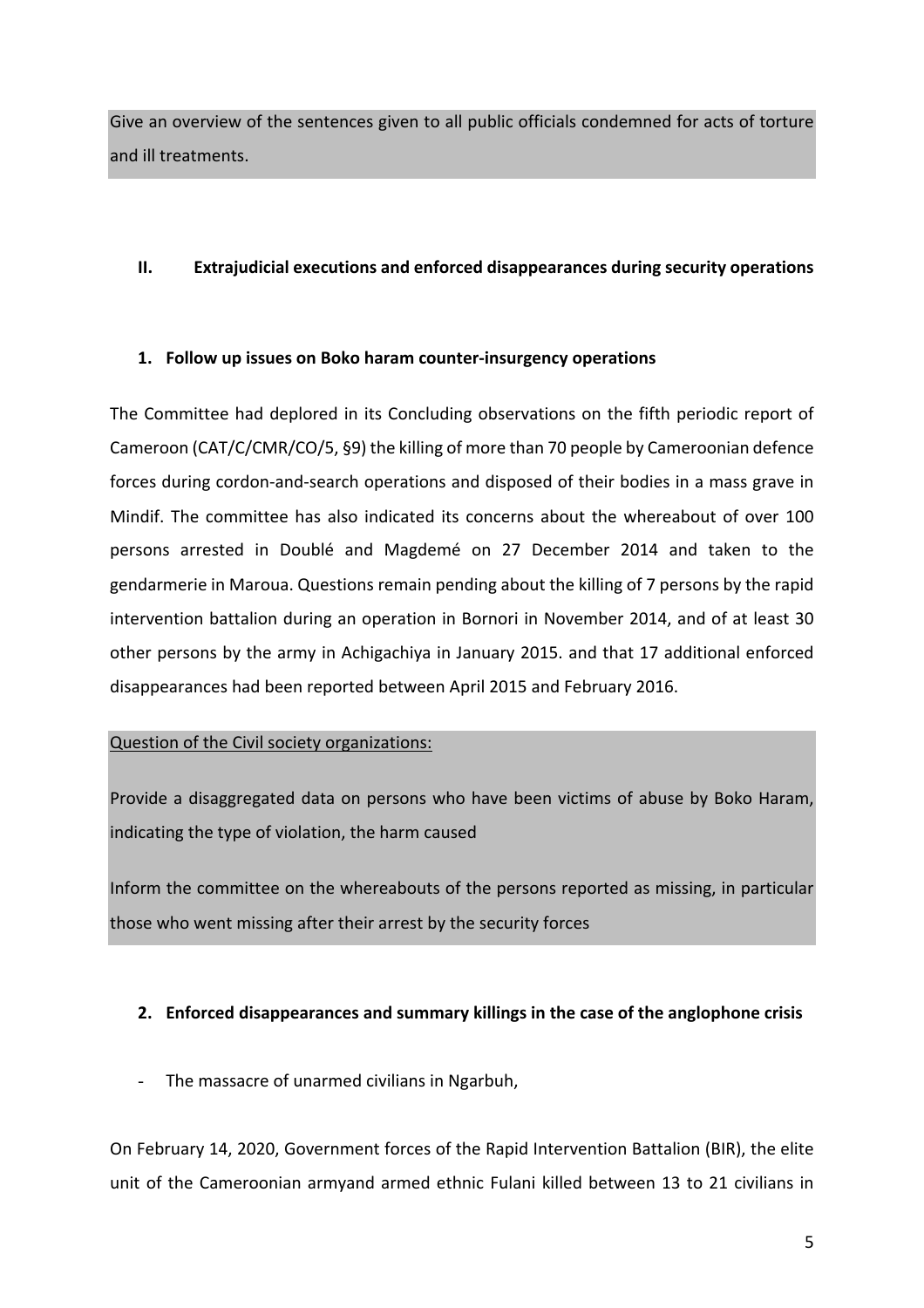Ngarbuh village, in Donga Mantung division, in the North-West region of Cameroon. Human Rights Watch who investigated the incident, indicates that this included 13 children and 1 pregnant woman. The government in a report published following an investigation prescribed by the President of the republic recognized its implication in the massacre but contested the figures, claiming that only 13 persons were killed. The security forces burned five homes, pillaged scores of other properties, and beat residents. Some of the bodies of the victims were found burned inside their homes. The government denies that its troops have deliberately committed crimes but rather committed a blunder without the knowledge of the hierarchy<sup>3</sup>.

#### - The killing of civilians in Menka-Pinyin

On May 25, in Menka-Pinyin, Santa Subdivision of the Northwest Region, elements of the Gendarmerie, the 51st Motorized Infantry Brigade, and the Special Operations Group of the National Police carried out a raid on a location believed to harbor Anglophone activists, killing 27 persons, according to official sources<sup>4</sup>.

In a news release circulated on social media, Cameroon military spokesperson Colonel Didier Badjeck recognized the killings but described the victims as terrorists who had engaged in a fire fight with the military<sup>5</sup>.

# - The murder of Florence Ayafor by non-state armed groups

Florence Ayafor was a 46-year-old prison guard at the Bamenda Central Prison who was gruesomely murdered by unidentified persons in the North West Region. The murderers posted on social media the live video of her dismembered parts. She was reportedly abducted and murdered on her way back from a funeral in Pinyin, Santa Subdivision on September 22, 2019. Local sources indicate that the authors of this crimes are members of separatist groups. The Governor of the region visited the family and handed FCFA one million to the family. Although he promised that investigations are on course to find the authors of this crime, no public announcement and prosecution have been done regarding that until now<sup>6</sup>.

<sup>6</sup> Cameroon: Bamenda - Govt Hunts Florence Ayafor's Murderers,

<sup>3</sup> https://news.un.org/en/story/2020/04/1062402

<sup>4</sup> USA State of Department, 2018 Country Reports on Human Rights Practices: Cameroon,

https://www.state.gov/reports/2018-country-reports-on-human-rights-practices/cameroon/

<sup>5</sup> Moki Edwin Kindzeka, Dozens of Cameroon Youth Killed in South, May 27, 2018, https://www.voanews.com/africa/dozens-cameroon-youth-killed-south

https://allafrica.com/stories/201910230452.html, 23rd October 2019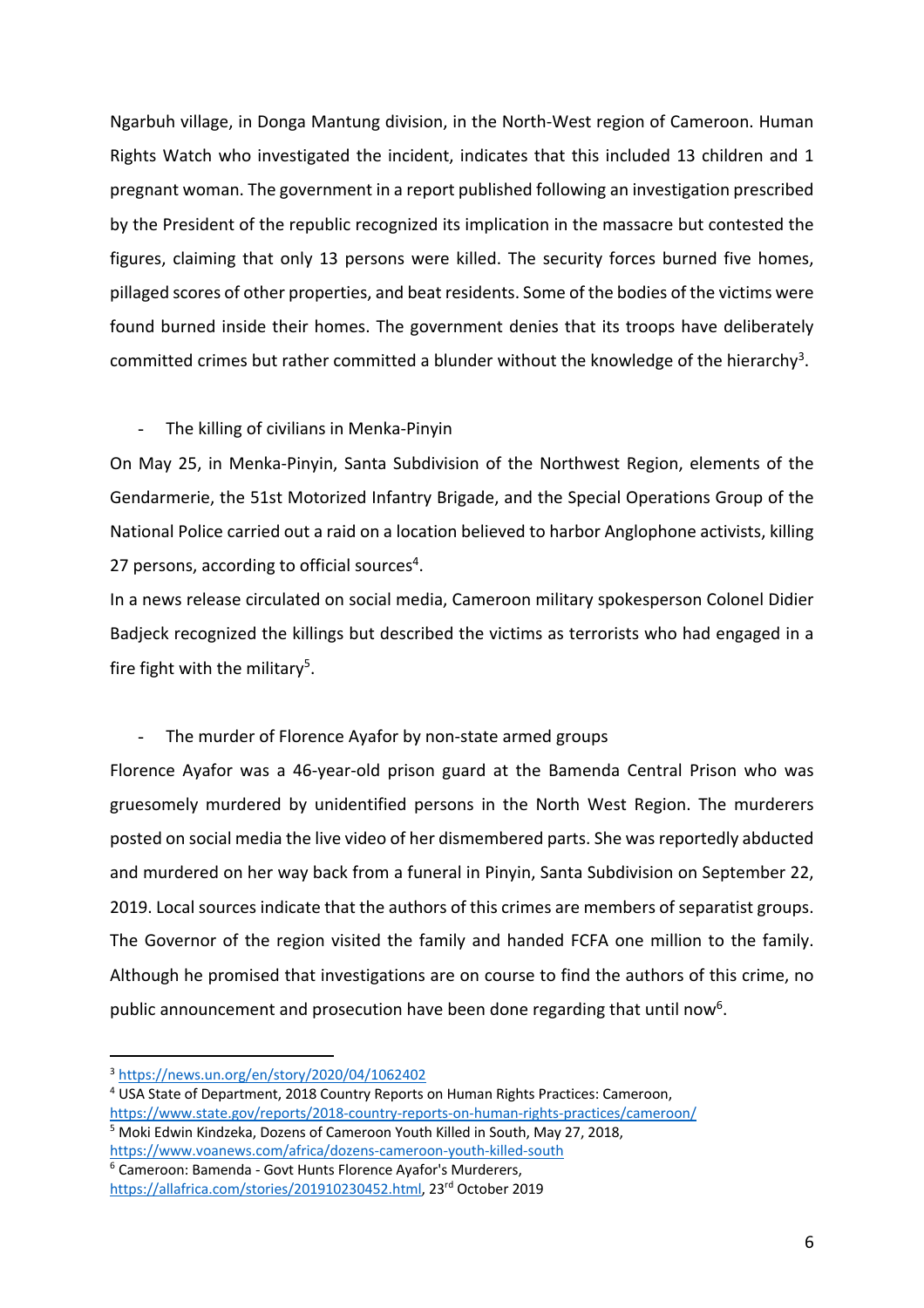- The murder of Mr. Pricely Ojong, Ashu, the new Mayor of Mamfe

Princley Ojong Ashu, the 34 years old, newly elected Mayor of Mamfe, a locality in the Manyu Division, South West region of Cameroon was brutally assassinated on May  $10^{th}$ , 2020 by alleged separatist fighters. According to reports, separatist fighters in Mamfe, called him and claimed they wanted to lay down their arms. He was then shot and killed around Eshobi, some 8 kilometres on his way to Mamfe<sup>7</sup>.

#### Question of the Civil society organizations:

What steps have been taken to strengthen to exercise strict control over the security forces to prevent them from carrying out extrajudicial executions, enforced disappearances or arbitrary detentions?

What effective redress including fair and appropriate compensation and rehabilitation have been provided to all victims of the anglophone and Boko haram crisis

# **III. fundamental guarantees: Arbitrary arrest and torture at incommunicado detention centres (arts. 2 and 16).**

Local and international NGOs have reported during the last years that the security forces are making widespread use of torture against individuals accused of being or supporting secessionist groups in the anglophones regions of the country. Many individuals, civil society leaders journalist, lawyers and political leaders were held incommunicado by the regular army and by members of the rapid intervention battalion in unofficial detention centres, such as

<sup>7</sup> Cameroon: Murdered Mamfe Mayor laid to rest, https://www.journalducameroun.com/en/cameroonmamfe-mayor-assassinated-in-may-laid-to-rest/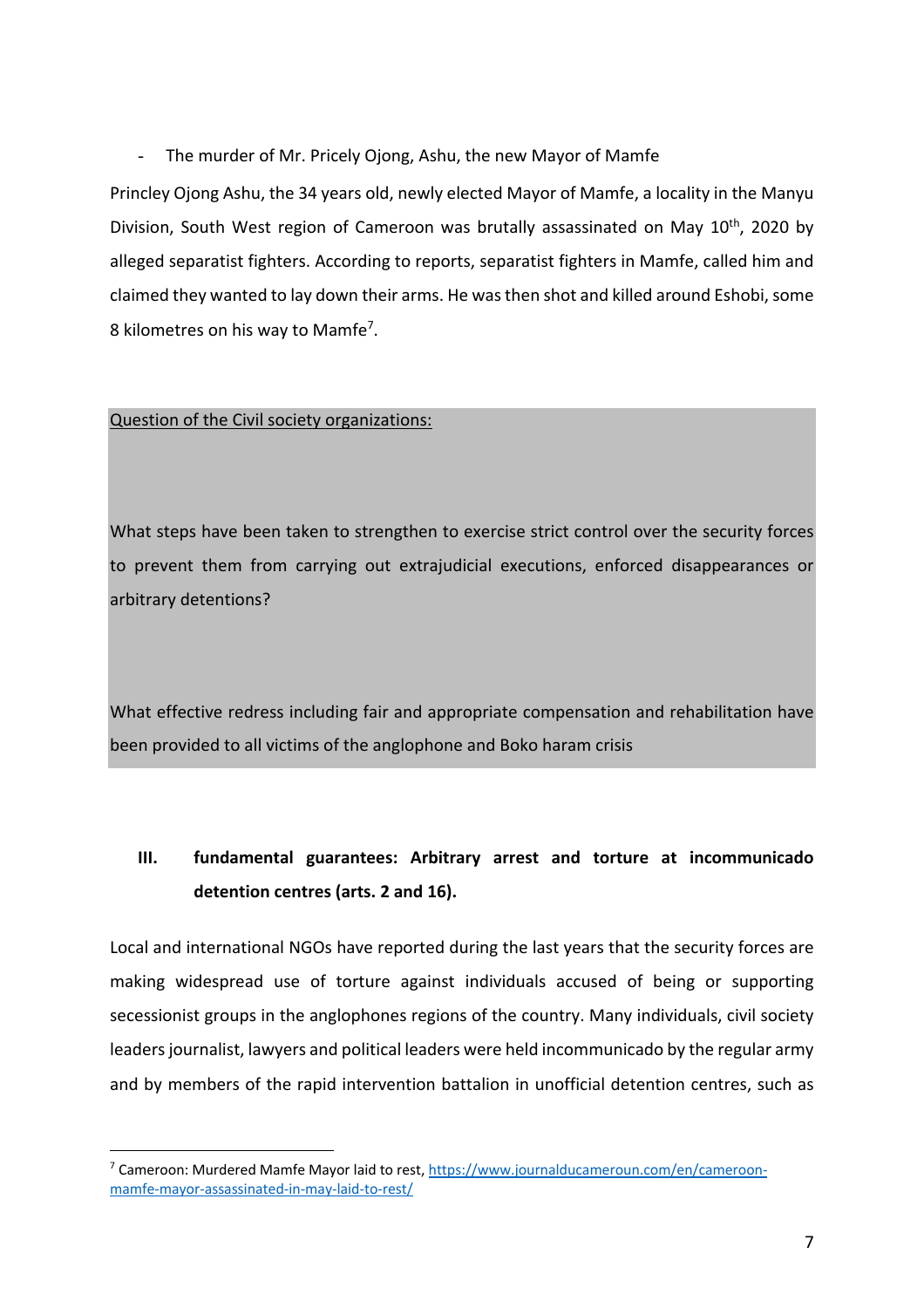Military Intelligence Service, (SEMIL), Military Intelligence Center (CRM) at the Mindef Headquarters, Secretariat for State for Defense in charge of the National Gendarmerie (SED), the 21st Motorized Infantary Battalion in Buea, The BIR Camp in Tolè, Buea or the centre operated by the Directorate General of External Research (DGRE), known as DGRE Lac. According to those same reports, the individuals in question were subjected to various forms of torture and inhuman conditions of detention. In the light of such detailed allegations, the Committee is gravely concerned by the fact that the State party did not clarify whether investigations were being or had been launched into these allegations of torture and incommunicado detention, despite the questions asked by the Committee during the dialogue (arts. 2, 12, 13, 15 and 16).

The amendment of the Anti-Terrorism Act (Act No. 2014/028) by Act No. 2017/012 limiting the time a person may be held in police custody, has not sufficiently resolve the problem of abuse detentions on the basis of the terrorist law. There are still violations of the right of individual to notify family members or to see a lawyer and a medical doctor in the first hours of his or her arrest. In many cases, people are not informed of the reasons of their arrest and of any charges, nor do they have a lawyer present as from the moment of detention. In many cases arrests are still being carried out without a warrant, often on the basis of thin evidence.

#### **1. Political leaders: Maurice Kamto, Mamadou Mota and others**

According to Human rights watch "Cameroonian authorities held more than 100 people incommunicado and tortured many of them in a detention center in Yaoundé, the capital of Cameroon, between July 23 and August 4, 2019"8. The detainees were composed of people suspected of belonging to or supporting armed separatist groups operating in the Englishspeaking regions of Cameroon and members and supporters of the Movement for the Renaissance of Cameroon (MRC), an opposition party. The have been detained at the State Secretariat for Defense (SED), the following a riot of detainees at the Yaoundé central prison on July 22th, 2019 to protest against overcrowding, the disastrous living conditions and delays in processing cases before the courts. MRC vice-president Mamadou Mota, was part of the detainees and informed the press he was beaten and his hand broken.

<sup>8</sup> https://www.hrw.org/fr/news/2019/08/20/cameroun-des-detenus-tortures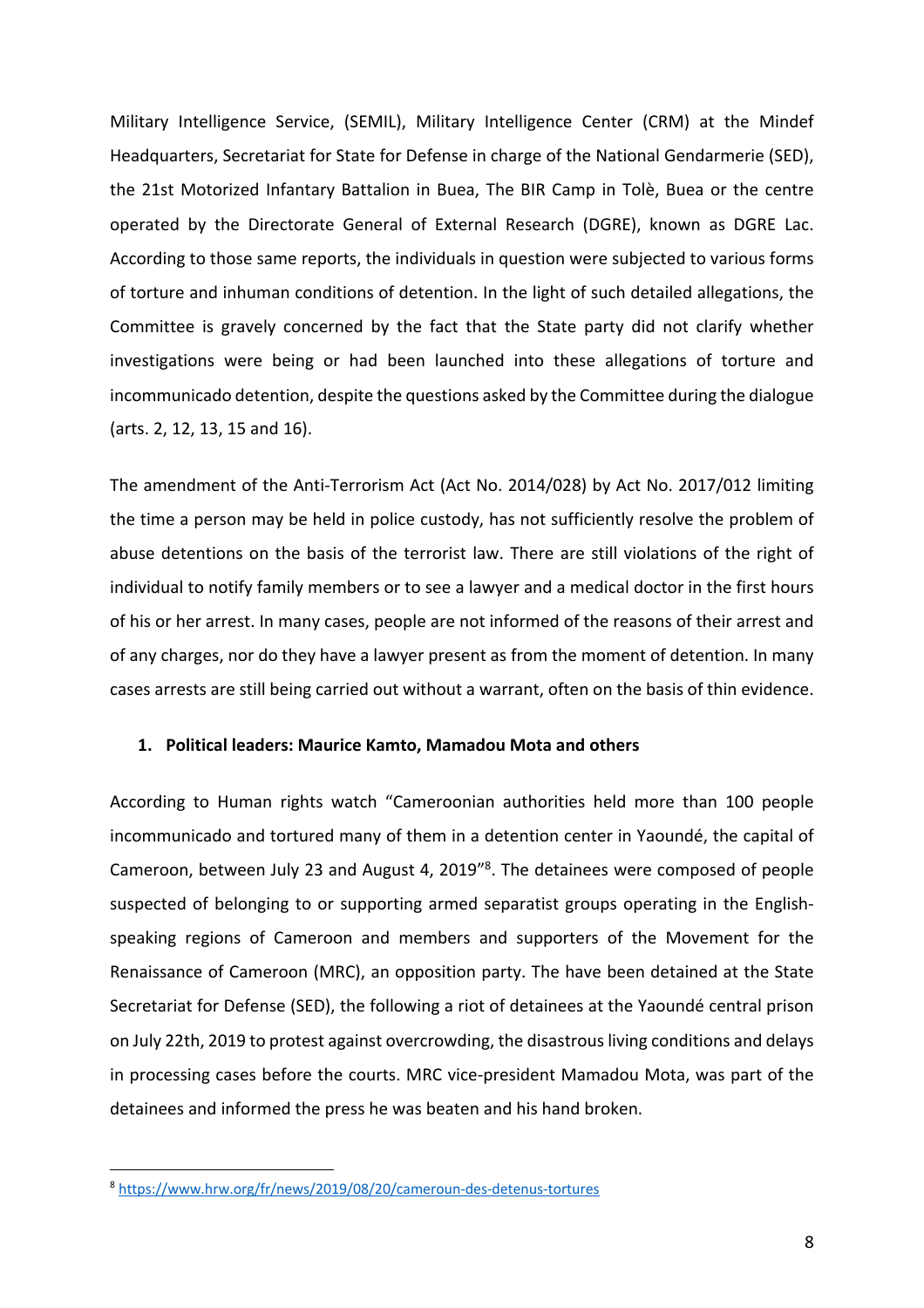The leader of the Mouvement pour la Renaissance du Cameroun (MRC), Mr. Kamto was also arrested in January 2019 with hundreds of supporters after holding peaceful demonstrations to protest the outcome of the2018 elections. His arrest and detention were done without a warrant and was qualified by his lawyers as unlawful and degrading. He faced charges of insurrection in a military trial which were then dropped 9 month later following a decision of the president of the Republic<sup>9</sup>.

#### **2. Anglophone citizens accused of secessionism**

• Tabassang Augustine

Mr. Tabassang Augustine was arrested by the Military in November 2019 without a warrant in Bepanda in Douala, Littoral Region and detained incommunicado for 7 months in an unknown location where he is alleged to have been subjected to torture.

He was discovered on the 15 June 2020 at the Secretariat of State for Defense In charge of the National Gendarmerie (SED) in Yaoundé, Center region. Mr. Tabassang Augustine has been in detention in SED for 19 days. Before being transferred to the SED, he held at the Military Intelligence Service (SEMIL) where he was detained incommunicado for seven months and allegedly subjected to torture. He was never presented before the State Prosecutor of the Military Tribunal in Littoral Region.

• Mr. Foshi Vitalis

Mr. Foshi Vitalis was arrested by the Military on 3 April 2020 without a warrant at Cape Douala and taken during the night to Yaoundé and detained incommuncado in an unknown location which was later known to be the Military Intelligence Service, (SEMIL) where he was detained for 55 days. He was later transferred to Secretariat for State for Defense in charge of the National Gendarmerie (SED). where he has been detained for 19 days.

He was never presented before the State Prosecutor of the Military Tribunal of the the Littoral.

<sup>9</sup> https://news.un.org/en/story/2019/10/1048642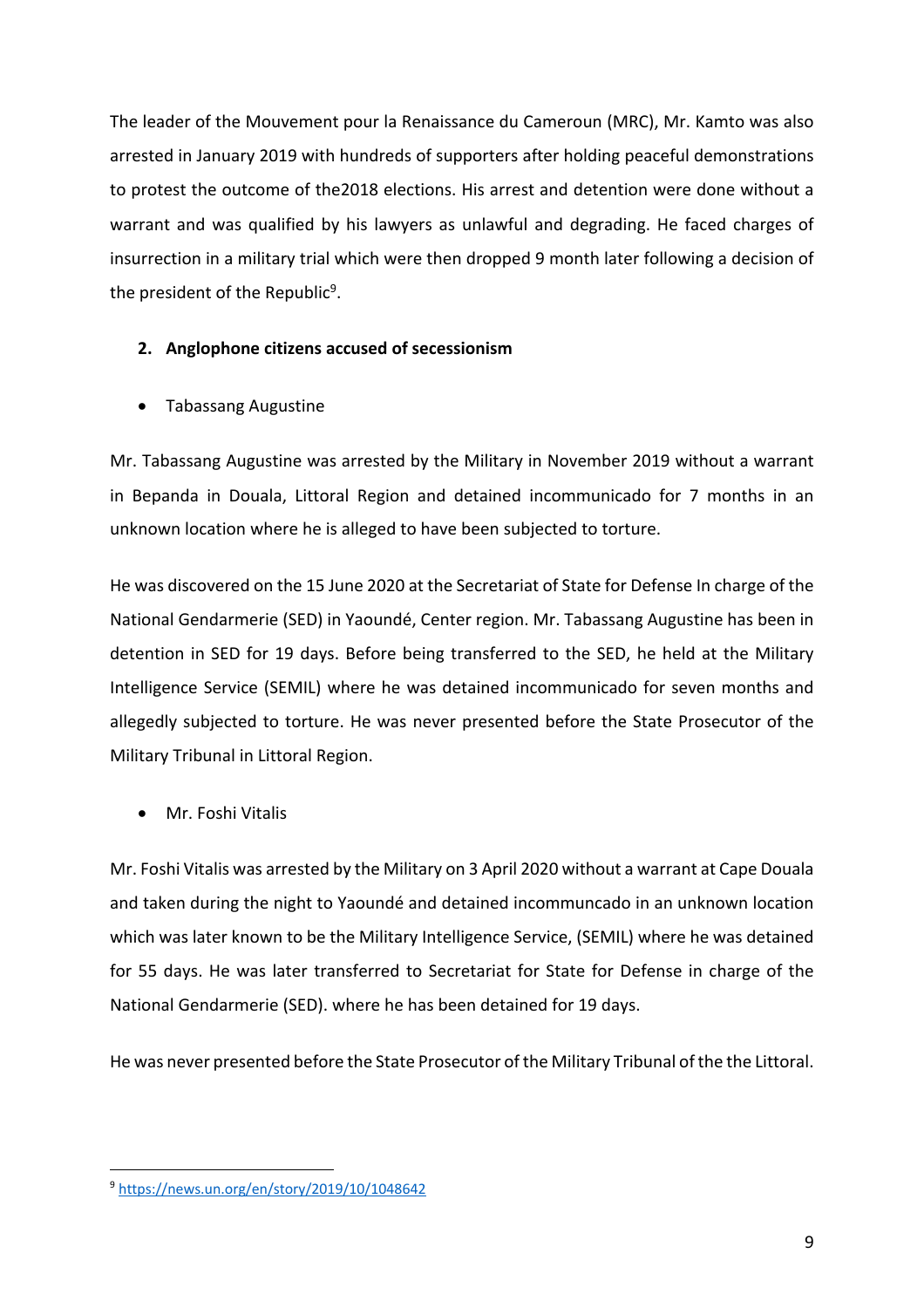#### • Mr. Woyo Marius

Mr. Woyo Marius was arrested by the Military without a warrant on 3 April 2020 at Cape Douala and taken during the night to Yaounde and detained incommuncado in an unknown location which was later known to be the Military Intelligence Service, (SIMIL)where he was detained for 55 days.He was later transfered to the Secretariat For State for Defense Incharge of the National Gendarmerie(SED) Yaoundé where he has been detained for 19 days.

He was never presented before the State Prosecutor of the Military Tribunal of the in the Littoral.

• Mr. Louis Bonkuyung

Mr. Louis Bonkuyung was arrrested by the Military in Foumban on the 11 June 2020 without a warrant and without informing him of the reasons for his arrest and taken to the Gendarmerie Brigade in Bafoussam.He was later transfered to the Secretariat for State for Defense Incharge of the National Gendarmerie (SED) in Yaoundé.

He was never presented before the State Prosecutor of the Military Tribunal of the West Region.

# **3. Human rights defenders and journalists**

• Mr. Kingsley FUMUNYUY NJOKA<sup>10</sup>

Mr. Kingsley FUMUNYUY NJOKA, is an English-speaking journalist that has been missing since May 15, 2020, around 6 am. He was found on June  $8<sup>th</sup>$ , 2020 at the Central Service for Judicial Research (SCRJ) at the Secretariat of Defense (SED) in charge of the national gendarmerie; in Yaoundé. He was arrested in front of his residence at Bonaberi, in the Subdivision of Douala IV, by four (04) incognito security officers amongst them a lady without the knowledge of his family. His home thoroughly, and in forcing his seriously ill wife to assist them during this systematic search. He was taken to the police headquarters in Bonanjo Douala, where he was

<sup>&</sup>lt;sup>10</sup> Mandela Center International, URGENT ALERT N°64/MCI, A JOURNALIST TORTURED FOR 25 DAYS IN MILITARY FACILITIES IN YAOUNDE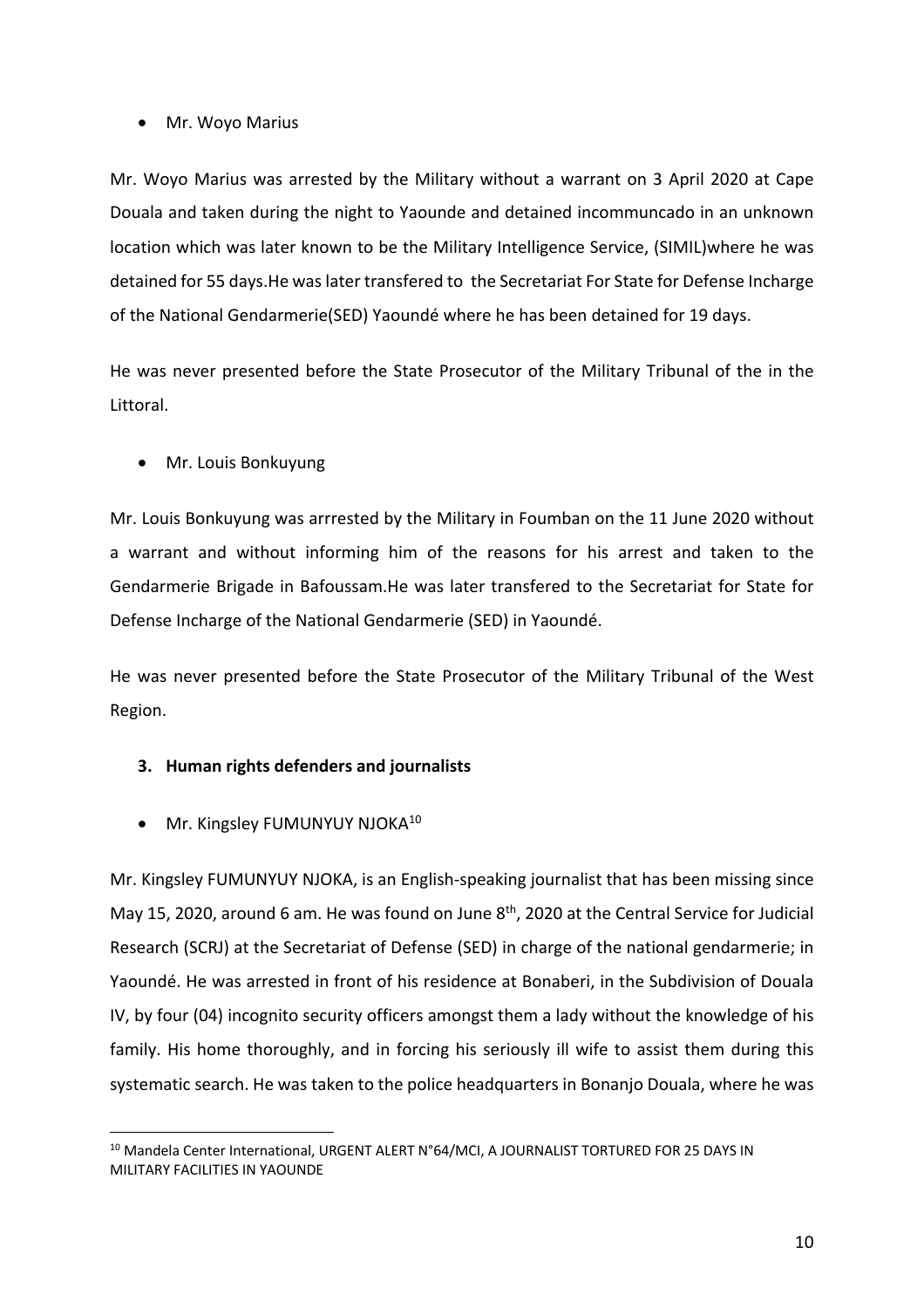ferried, handcuffed and hooded that same May 15, 2020 to the Center for Military Intelligence (CRM), to the Ministry of Defense in Yaoundé where he suffered serious acts of torture, cruel, inhuman and degrading treatment during incommunicado detention for 23 days before being taken to the Central Judicial Research Service of the SED for "thorough exploitation". During his long incommunicado detention, in addition to severe acts of torture of all kinds, he stayed for several days in inhuman conditions, in a makeshift cell before being transferred to the SED. He was finally presented to a military judge and charge of crime of session and terrorism.

• Mr. Samuel Ajiekah Abuwe, aka Samuel Wazizi $^{11}$ 

Mr. Samuel Ajiekah Abuwe was a journalist who has been arbitrarily arrested by security forces on August 3<sup>rd</sup>, 2019 in Muea, in Buea in the Southwest Region and transferred on the 7<sup>th</sup> of June 2020, at the 21st Motorized Infantry Battalion in Buea in the Southwest Region, where has been subject to prolonged incommunicado detention. His lawyers, family and doctors never had access to him. According to his lawyer, the Police Commissioner of the 3rd Police District Muea, Mr. Nzemssing David said that Mr. Samuel was detained in connection to offences to the anti-terrorism laws in Cameroon.

The government announced his death from illness while in custody 10 months after his arrest. Despite several habeas corpus filed by his lawyers. The Cameroon National Union of Journalists, (SNJC) alleged that he died from acts of torture while in detention.

#### • **KOAGNE NYEPO Blaise ELEME, tortured at the Bafoussam Gendarmerie Grou**p

On May 11, 2020 at 3 pm, KOAGNE NYEPO Blaise ELEME was surrounded and arrested, without an arrest warrant, no justice order and without any prior summons while he was at home. They forcibly deported him, and he did not know the destination until when he was locked up in one of the cells of the Bafoussam Gendarmerie Group.

<sup>&</sup>lt;sup>11</sup> Cameroon: Confirmation of the death while in detention of Mr. Samuel Ajiekah Abuwe, aka Samuel Wazizi, https://www.omct.org/human-rights-defenders/urgent-interventions/cameroon/2020/06/d25884/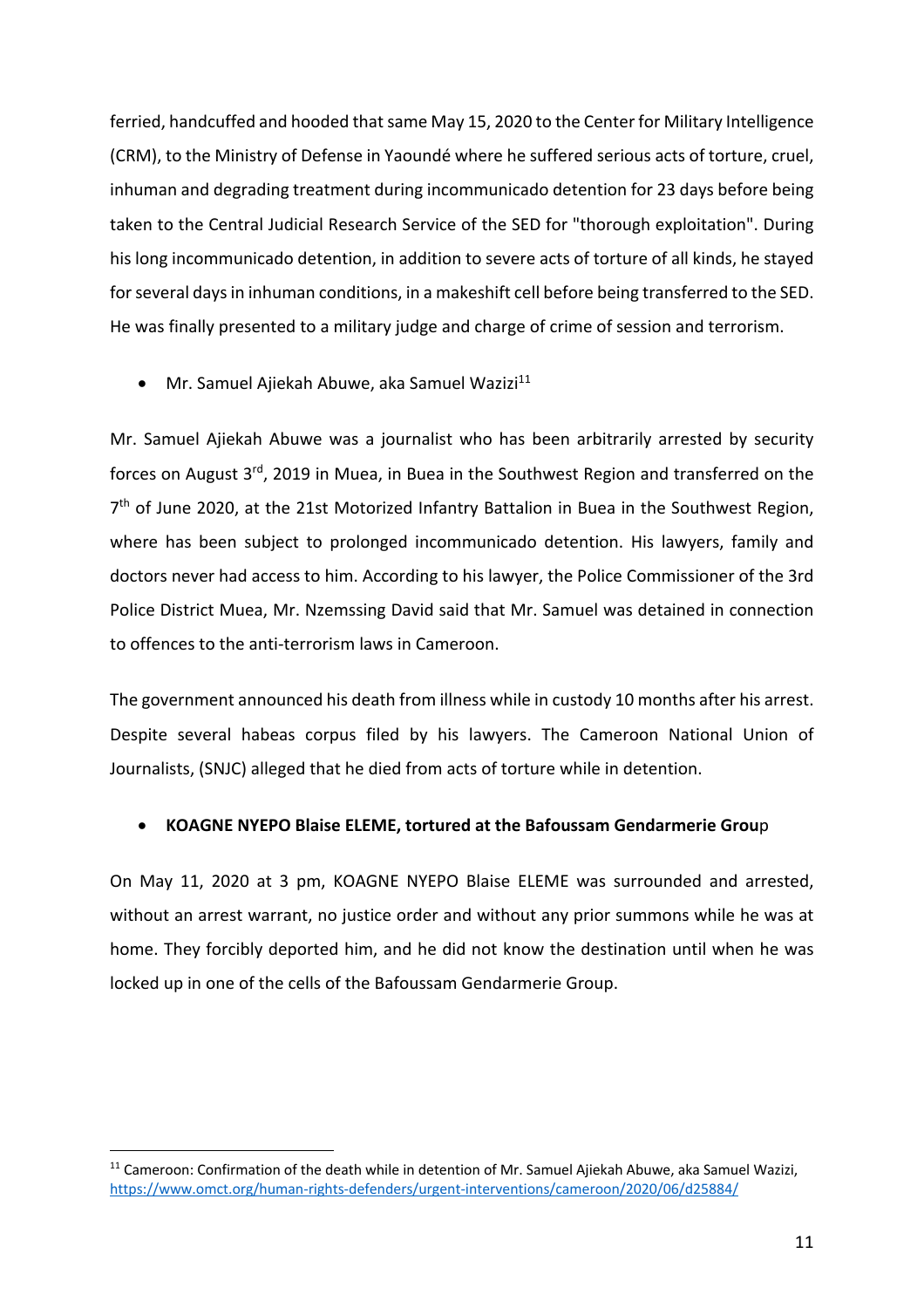He spent 72 hours (03 days) under moral and physical torture, cruel, inhuman and degrading treatment and as if that were not enough, they demanded a total of 500,000 FCFA (Five hundred thousand francs) for his release which he paid.

#### • **Wirba Didymus Nsoseka, Yaounde central prison: tortured to confess**

On the 19/02/18, the young Wirba Didymus Nsoseka was abducted by unidentified gun men in Mankon - Bamenda in Mezam Division of Cameroon that he is a separatist fighter. These gun men under the commands of Commissioner Ade Ernest Ndifor, police officer Yenkong Oseni and Inspector Essomba Mengolu took him to the judicial police and kept him there for 2 days where he was severely tortured, and all his legs and body were swollen, and he had severe fever.

From the judicial police, he was taken to the military camp in Bafut. While there, as the swollen body and legs improved, they tore his dresses and tied his face with so that he could not see, handcuffed him and tied his legs and put him on gravel. They then connected electric pressing iron and ironed him with it.

They later used electric pliers and plie his Penis with it, put on the current and he was under electrocution process, poured salted water on him with the lacerated wounds they inflicted on him. Foams and blood started oozing from his mouth, nose and ears and he defecated on himself unconsciously. His hand and legs got swollen again as torture had continued.

Thereafter, they forced and threaten him to accept that he is a separatist fighter. He was transferred to the DGRE in Yaoundé after refusing to confess. He was kept there in a small tiny cell without water and access to light.

A week later he was visited by the Minister of territorial administration, Mr. Atanga Nji who promised to release him if he confessed. His renewed refusal to admit his belong to separatist groups led him to further torture ordered by the Minister. He was kept there for five months under continuous torture without medication. From DGRE, he was taken again to the judicial police where he made 2 months before being brought to Kondengui Central Prison where he was tortured by gendarmes, police and warders.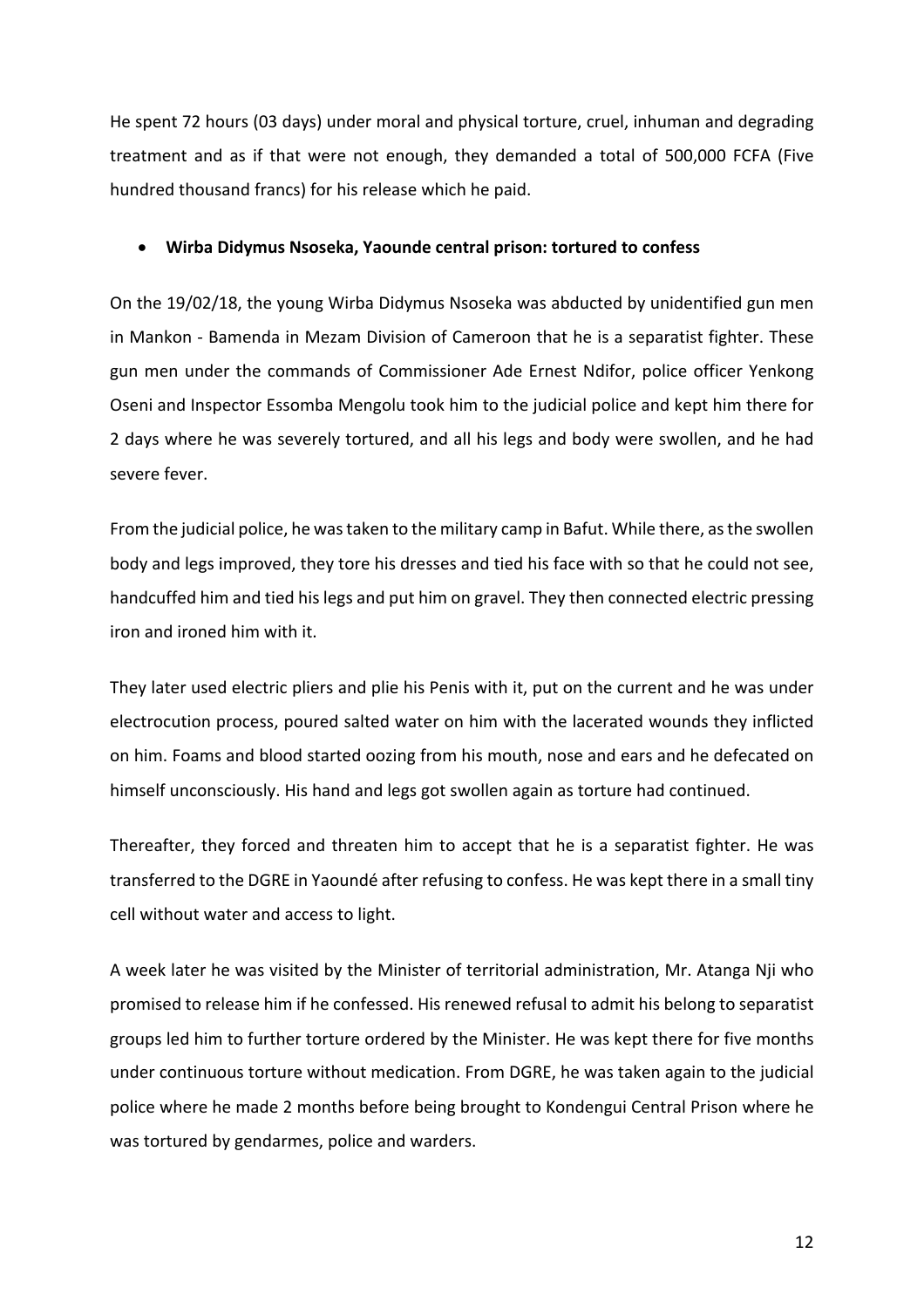#### Question of the Civil society organizations:

- How many persons received compensation for unlawful detention or police custody?
- Can the government provide information on the numerous cases of people arrested and detained incommunicado?
- Give information on the use of incommunicado detention and the secret or unofficial detention centers, including ungazetted military detention centres.
- Give measures taken to conduct an inquiry into the existence of such places and any persons held there.
- How many persons had been subjected to arbitrary arrest and how many of State officials who had been punished for such acts?

#### **IV. National Commission on Human Rights and Freedoms and prevention of torture**

the National Commission on Human Rights and Freedoms has been re-accredited, with A status, to the Global Alliance of National Human Rights Institutions. However, there are reasons to believe that the Commission should not be perceived as a fully independent body and, in particular, about: (a) the process for selecting its members, which is not inclusive or transparent; (b) the fact that the Commission's membership includes members of Parliament and senators, who have voting rights; and (c) reports that the Commission's funding is limited and its access and visit certain places of detention is restricted (art.  $2^{12}$ .

In its own 2017 report the NCHRF recognized that certain provisions of Article 2 of the 2004 law "*which state that such visits should be in the presence of the competent state council or his representative could actually obstruct the fulfilment of the Commission's missions of inspecting places of deprivation of liberty. Such requirement actually defeats the element of surprise in such checks and furthermore, the unavailability of the state council or his refusal to collaborate does not authorize the Commission to perform its statutory duty of inspecting. Whereas, in Cameroon, detention centres are unpopular homes par excellence of torture*"13.

 $12$  Human Rights Committee, Concluding observations on the fifth periodic report of Cameroon, CCPR/C/CMR/CO/5, §7

<sup>&</sup>lt;sup>13</sup> NCHRF, Report on the state of human right in Cameroon in 2017, p. 15 http://www.cndhl.cm/sites/default/files/NCHRF\_EDH\_%202017\_0.pdf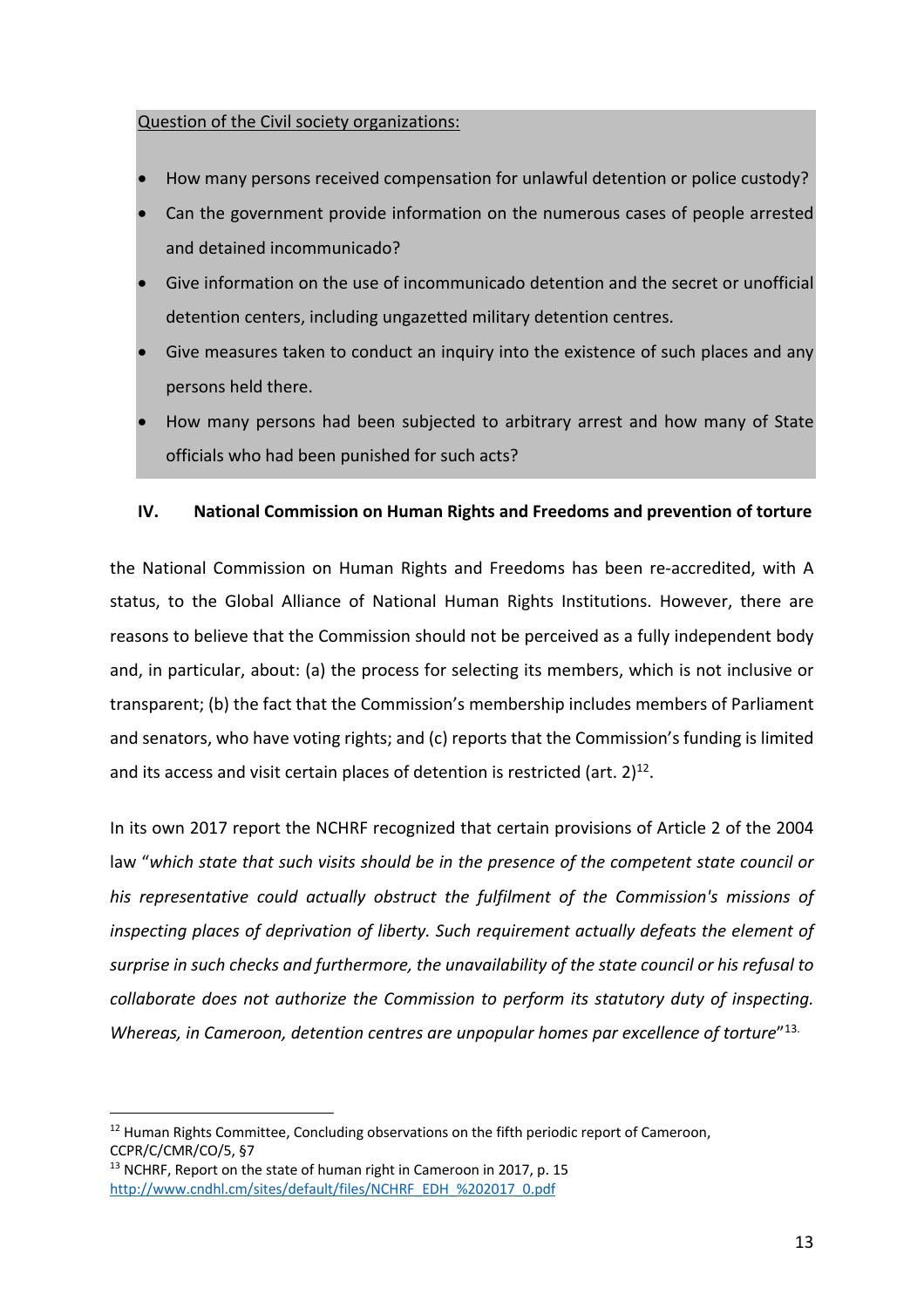In the same report, the NCHRF clearly reveals that it was denied access to certain detention facilities where those arrested following upheavals in the Northwest and Southwest Regions are held by the State Prosecutor at the military court who declared that "he could not accompany the NCHRF to the DGRE, the DST and the services of certain special bodies in charge of public security or intelligence, for the reason that the activities of these Services do not fall within his area of competence"14.

On June 26, 2019, the government submitted a "bill establishing, organizing, and operating the Cameroon Human Rights Commission" at the parliament. The introduction of this text of 68 articlesintending to restructure and align the Commission National Commission for Human Rights and Freedoms (NCHRF) with international standards, was done without any previous consultation with human rights civil society organisations<sup>15</sup>.

#### Question of the Civil society organizations:

- The State party should provide information to the CAT on the review process of tbe Act No. 2004/016 of 22 July 2004 in order to ensure that the process for selecting and appointing the Commission's members is transparent and independent and to include a provision on the conflict-of-interest rules that apply to those members
- Would the Cameroon government modify the draft law modifying and restructuring the NCHRF to align it with the OPCAT?
- What measures have been taken to establish a national preventive mechanism?
- Modify how members of the National Commission on Human Rights and Freedoms are appointed and make them more independent of the executive branch;
- What are the new measures taken to guarantee the independence of Commission including its financial autonomy?
- Will the new law allow the Commission to conduct regular and unannounced visits to all places of detention, civilian and military alike, including unofficial ones?

 $14$  Idem

<sup>&</sup>lt;sup>15</sup> PREOCCUPATIONS SUR LE PROJET DE LOI PORTANT CREATION D'UNE NOUVELLE COMMISSION NATIONALE DES DROITS DE L'HOMME AU CAMEROUN, http://ndhcam.org/wp-content/uploads/2019/07/Communiqué-depresse-Projet-de-Loi-Commission-Nationale-DH.pdf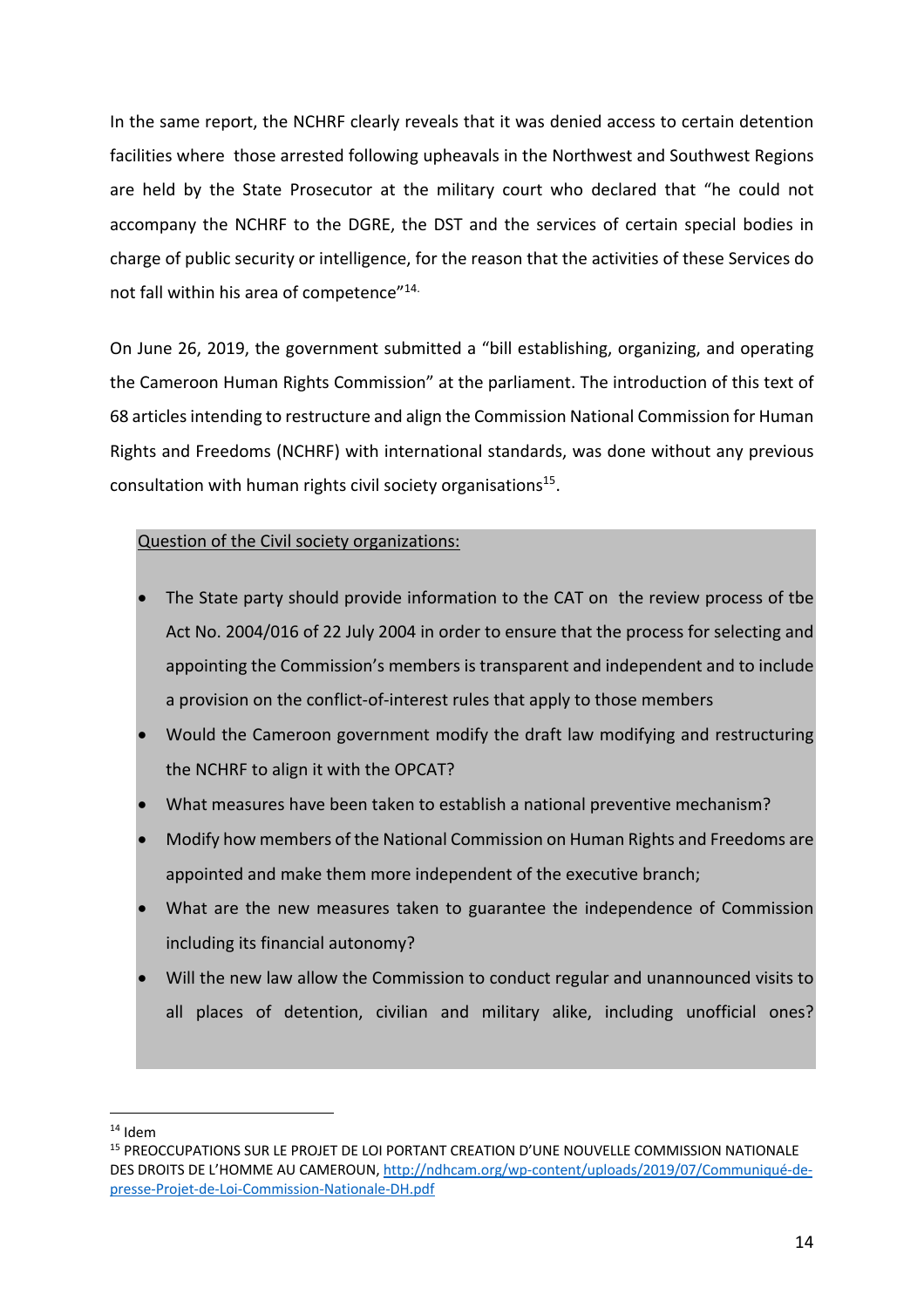#### **V. Impunity for acts of torture and ill-treatment (art. 12)**

In several cases of torture Cameroon did not carry out an impartial investigation, when there were reasonable grounds to believe that an act of torture had been committed. The impunity is not limited to the violations occurred in the framework of the Anglophone crisis.

The Committee Against Torture during its 44th session in April 2010, referred to a sexual violence case which was more than 10 years, in those 10 years there had been repeated initiatives and requests for investigation and justice<sup>16</sup>. On 17 April 1998, members of the 11th Navy Battalion of Ekondo Titi had perpetrated a number of rapes, other torture and looting in Ndian Division, Southwest Province. A number of women had been forced to engage in very degrading acts, beaten and raped, thereby suffering severe injuries and abortions in the case of some pregnant women. Reports on the violence had been sent to the Cameroonian authorities on several occasions, the first time in 1998 to the Prime Minister and Head of Government, Mr. Peter Mafany Musonge. There had been no response. Some of those assaults against civilian women had not only been led high-ranking naval officers but had also been abetted by local authorities.

The Committee Against Torture had also focused on another case of impunity that occurred during the riots of February 2008. The authorities have also failed till to date, to conduct an independent judicial inquiry and prosecute security forces that were involved in the summary killings of almost 100 youths $17$ .

The United Nations officials have extensively and repetitively invited the Government of Cameroon to investigate and punish human rights violations in the anglophone regions by security forces. This was contained in the statement of UN experts who called the government to "*take effective measures to prosecute and sanction all those responsible for such violations*"18(Nov, 2017), similarly the United Nations Office of the High Commissioner of Human Rights (UNOHCHR) urged "*the Government to launch independent investigations into* 

<sup>&</sup>lt;sup>16</sup> Consideration of reports submitted by States parties under article 19 of the Convention, CAT/C/SR.930, 44th session Wednesday, 28 April 2010.

<sup>17</sup> Idem

 $18$  Cameroon: human rights must be respected to end cycle of violence - UN experts, https://www.ohchr.org/EN/NewsEvents/Pages/DisplayNews.aspx?NewsID=22409&LangID=E,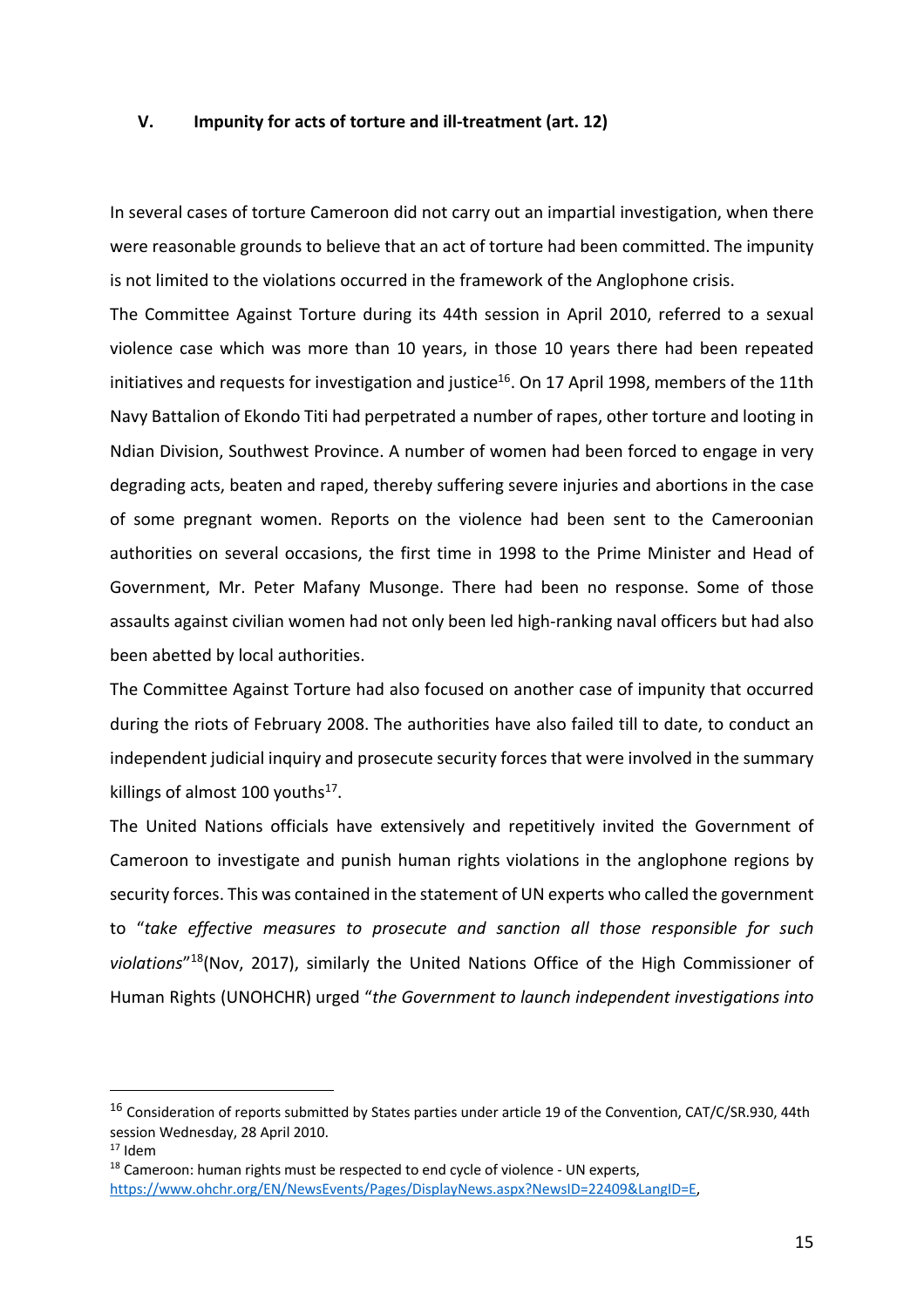*the reports of human rights violations by State security forces as well as abuses by armed elements"* (July 2018)<sup>19</sup>.

During a visit in Cameroon Mrs Michelle Bachelet the HCHR after meeting the President of the republic also "*raised the issue of lack of access for both international and national human rights workers – including the National Commission on Human Rights and Freedoms – and the humanitarian agencies, to the affected regions*" to investigate human rights violations. "*The lack of access is feeding international and local mistrust: including mistrust of the casualty figures; suspicions and competing narratives about who is responsible for which violations and abuses; and reluctance to give full support to the Government's efforts to deal with these crises, for fear that the lack of access and lack of clarity is masking something untoward*"20

The government has carried out investigations and published the results of two recent extrajudicial killings by military in 2017 in the far north and in February 2020 in the south west region. Although trials have started against the accused soldiers at the Yaoundé military court, hearings are not public, and the military command has not been accused for its eventual responsibility.

Despite the CAT recommendation, a protection programme for witnesses and victims of torture has still not been implemented and the law does not provide for such a programme.

Question of the Civil society organizations:

- The government should provide statistics on investigations conducted, prosecutions launched, and convictions handed down in cases involving torture or ill-treatment notably in the framework of the anglophone crisis.
- What steps have been taken to establish a protection program for victims and witness?
- Has the government investigated the 17 April 1998 incident in Lobe Town village involving the 11th Navy Battalion and the February 2008 riots to ensure that the perpetrators are prosecuted, and the victims compensated?

<sup>&</sup>lt;sup>19</sup> UN Human Rights Chief deeply alarmed by reports of serious rights breaches in Cameroon, https://www.ohchr.org/en/NewsEvents/Pages/DisplayNews.aspx?NewsID=23404&LangID=E <sup>20</sup> Bachelet welcomes Cameroon's willingness to cooperate to tackle human rights crises.

https://www.ohchr.org/EN/NewsEvents/Pages/DisplayNews.aspx?NewsID=24565&LangID=E, GENEVA (6 May 2019)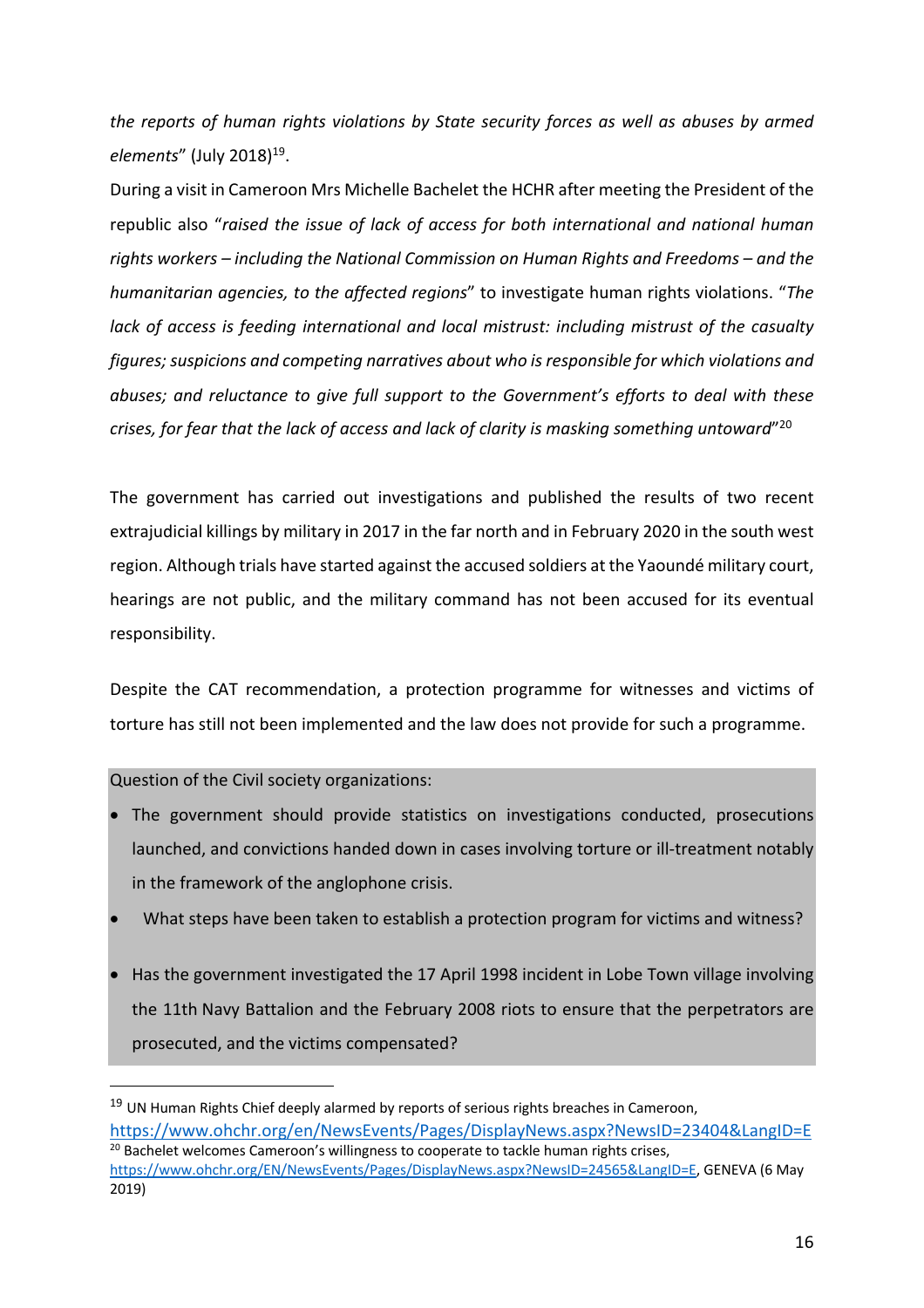#### **VI. Competence of military courts to judge civilians (art. 12).**

During the last years, the Cameroonian legislation has allowed military court to judge civilians, mainly arrested in the framework of the anglophone crisis and the book-haram counter insurgency. The Act No. 2014/028 on the repression of terrorist acts attributes competence for cases involving such acts to the military courts. The competence of the military courts to try civilians was further broadened by Act No. 2017/12 of 12 July 2017 on the Code of Military Justice. In the last 4 years, almost 1000 anglophone civilians have been arrested on the charges of terrorism and put under the jurisdiction of the military tribunal of Yaoundé.

#### • **Sisiku Julius Ayuk Tabe and his nine co-defendants**

Sisiku Julius Ayuk Tabe and his nine co-defendants, are leaders of the separatist movements in the two english speaking regions. They have been arrested in Nigeria, where they had applied for refugee status, in January 25<sup>th</sup>, 2018 and transferred to SED in Yaoundé where they have been in incommunicado detention for up to 6 months. UNHCHR condemned this forced returned of asylum seekers and refugees in a country where they could face torture and death penalty21.

They spent between 8 and 12 months at the SED before being transferred to an official prison. Prolonged incommunicado detention is current in Cameroon and is a form of cruel, inhuman, and degrading treatment or punishment.

They were found guilty of apology for acts of terrorism, secession, complicity in acts of terrorism, financing of acts of terrorism, revolution, insurrection, hostility against the fatherland, propagation of false news, attack on the internal and external security of the State, failure to have a national identity Card after an interminable hearing by, the Yaoundé military court. In addition to life imprisonment, they were also fined 250 billion CFA francs (381 million euros)<sup>22</sup>. Human Rights Watch estimated" that the military court issued a speedy verdict and conviction without giving the accused a meaningful opportunity to defend themselves". The trial that last lasted all the night long was held in French without English translation and in the

<sup>&</sup>lt;sup>21</sup> https://www.unhcr.org/fr/news/press/2018/2/5a74217ea/hcr-condamne-retours-forces-demandeursdasile-camerounais-nigeria.html

<sup>22</sup> https://www.jeuneafrique.com/817996/politique/cameroun-sisiku-ayuk-tabe-et-neuf-autres-separatistesanglophones-condamnes-a-la-prison-a-vie/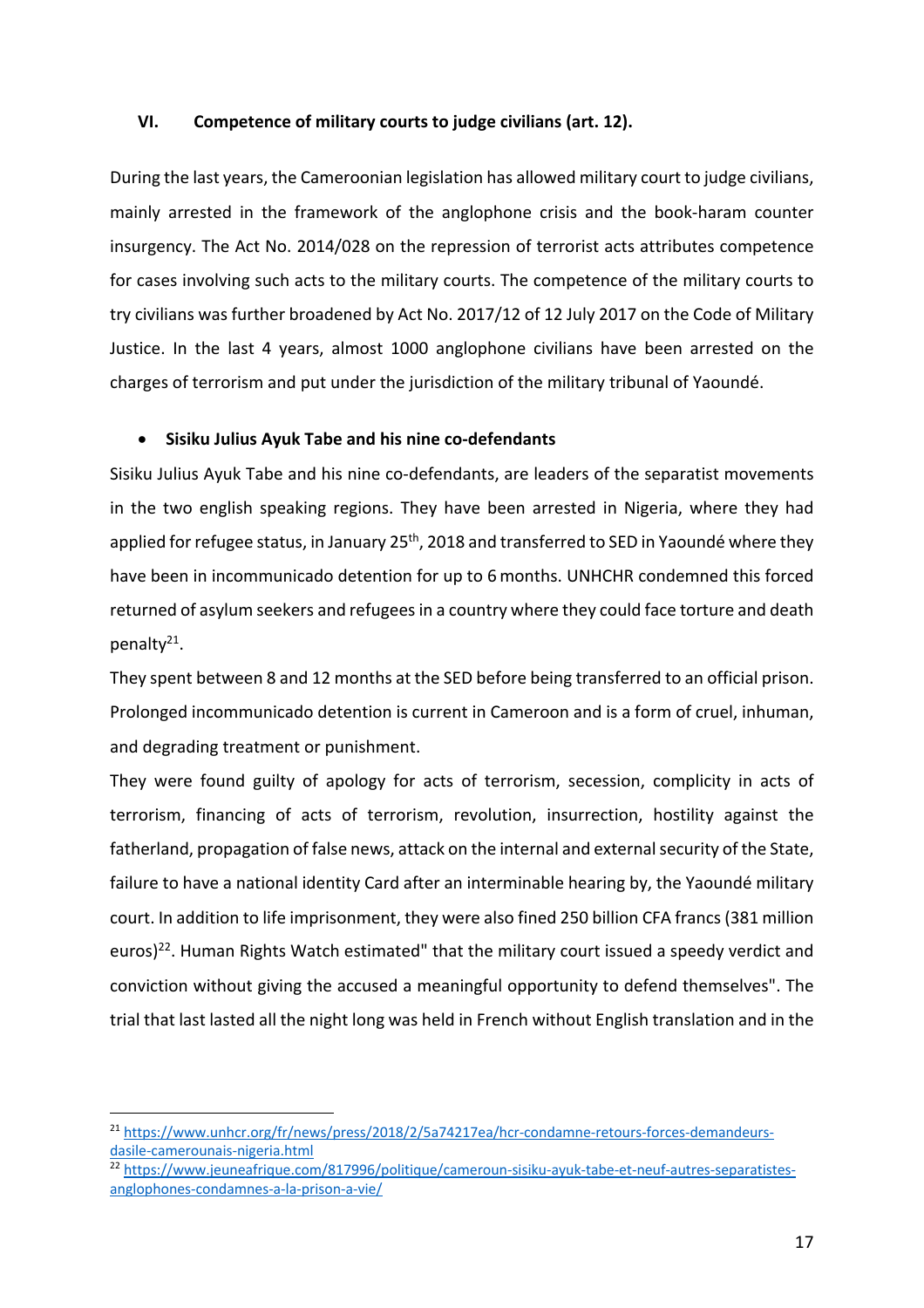absence of their lawyers<sup>23</sup>. Almost a year after they filed an appeal to the decision of the military court the trial has still not taken place and they have been denied several times to meet their lawyers.

Many other political and civil society leaders have been tried before the military court of Yaoundé

#### Question of the Civil society organizations:

How does the government guarantee a fair trial of civilians before military courts?

What steps have been taken to amend legislation to revoke the competence of military jurisdictions to try civilians, including in cases involving acts of terrorism and secessionism.

# **VII. Conditions of detention (arts. 2, 16)**

The prison system of Cameroon is marred by chronic overcrowding of prisons, where the occupancy rates i vary from region to region from 90% to 294%. The two main prisons of Yaoundé and Douala regions have occupancy rates of respectively 193 and 299% with more than 70% being in pre-trial detention. The situation in other prisons where there are currently army counter-insurgency operations, is not much better. The prison in Maroua, in the Far North region, was designed for 350 detainees but it currently has more than 1,470, of which around 70% are awaiting trial. Buea central prison in the troubled South West region has been built for 700 people. But this prison, but currently has more than 2,000, including a majority in pretrial detention awaiting trial<sup>24</sup>.

Overcrowding has reportedly lain at the root of several riots including a very violent one that happened in 2019 in Yaoundé prison. Many of people in pretrial detention are not separated from convicted prisoners. In mates lives in deplorable conditions in prisons and inadequate

<sup>&</sup>lt;sup>23</sup> https://www.hrw.org/fr/news/2019/09/03/cameroun-les-leaders-separatistes-font-appel-de-leurcondamnation

<sup>24</sup> https://www.hrw.org/fr/news/2020/03/27/le-cameroun-devrait-proteger-la-population-carcerale-contre-lecovid-19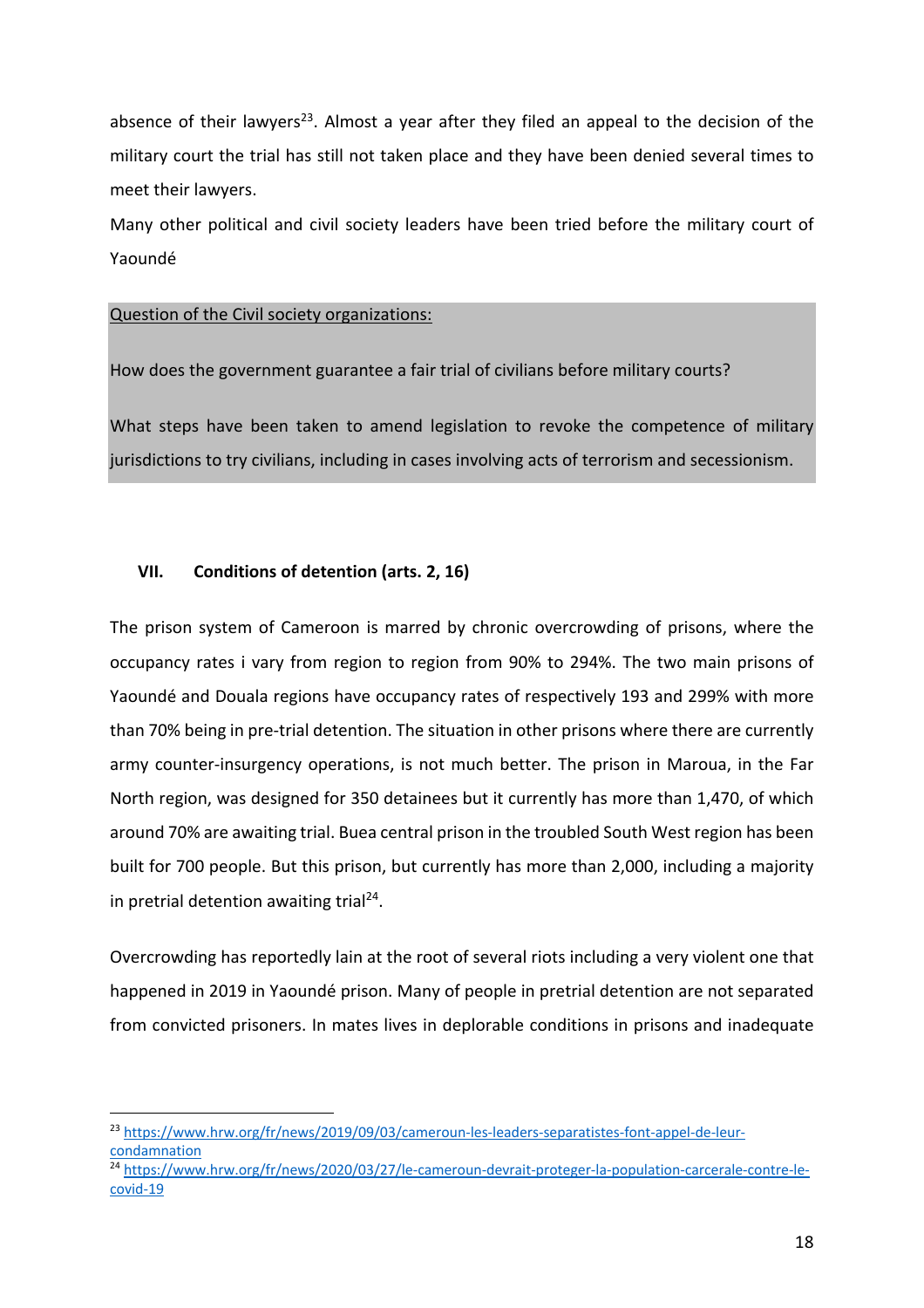medical care, owing to very inadequate medical staffing. In Cameroon, according to the health map of Cameroonian penitentiaries, a doctor covers a population of 1,383 detainees.

The government has recently taken steps to avoid the spread of the Covid-19 virus in prisons, but they were proven insufficient and delayed. The government released 1300 persons in April  $14<sup>th</sup>$ , 2020, more than a month and half after the first case appeared in the country<sup>25</sup>. Some media have even reported that there have been cases of contamination in the Yaoundé prison which almost provoked a riot<sup>26</sup>. Although visits have been suspended and prisons equip with hygienic materials and test kits, the risk remain very high<sup>27</sup>.

Apart from the presidential decree in October 2019 to grant presidential pardon to some categories of inmates and the recent one in April 2020 as a measure to reduce the rate of propagation of Covid19, no other measure has been put in place by the state to reduce prisons overcrowding.

Last, Decree No. 92/052 on the prison system provides for the use of chaining as a disciplinary measure for up to 15 days (arts. 2, 11 and 16).

# Question of the Civil society organizations:

What measures have been taken to address the situation of prison overcrowding, and the high number of persons in pre-trial detention?

Can the government provide statistics on the use of alternatives to detention?

# **VIII. Follow-up to recommendations and/or decisions of international and regional human rights mechanisms;**

<sup>25</sup> https://www.lefigaro.fr/international/coronavirus-plus-de-1300-detenus-liberes-au-cameroun-20200423

<sup>26</sup> https://www.jeuneafrique.com/927891/politique/cameroun-comment-une-rumeur-sur-le-coronavirus-afailli-embraser-la-prison-de-yaounde/

<sup>27</sup> http://www.cndhl.cm/?q=fr/content/riposte-contre-le-coronavirus-en-milieu-carcéral%C2%A0-remise-dedons-dans-les-prisons-centrale